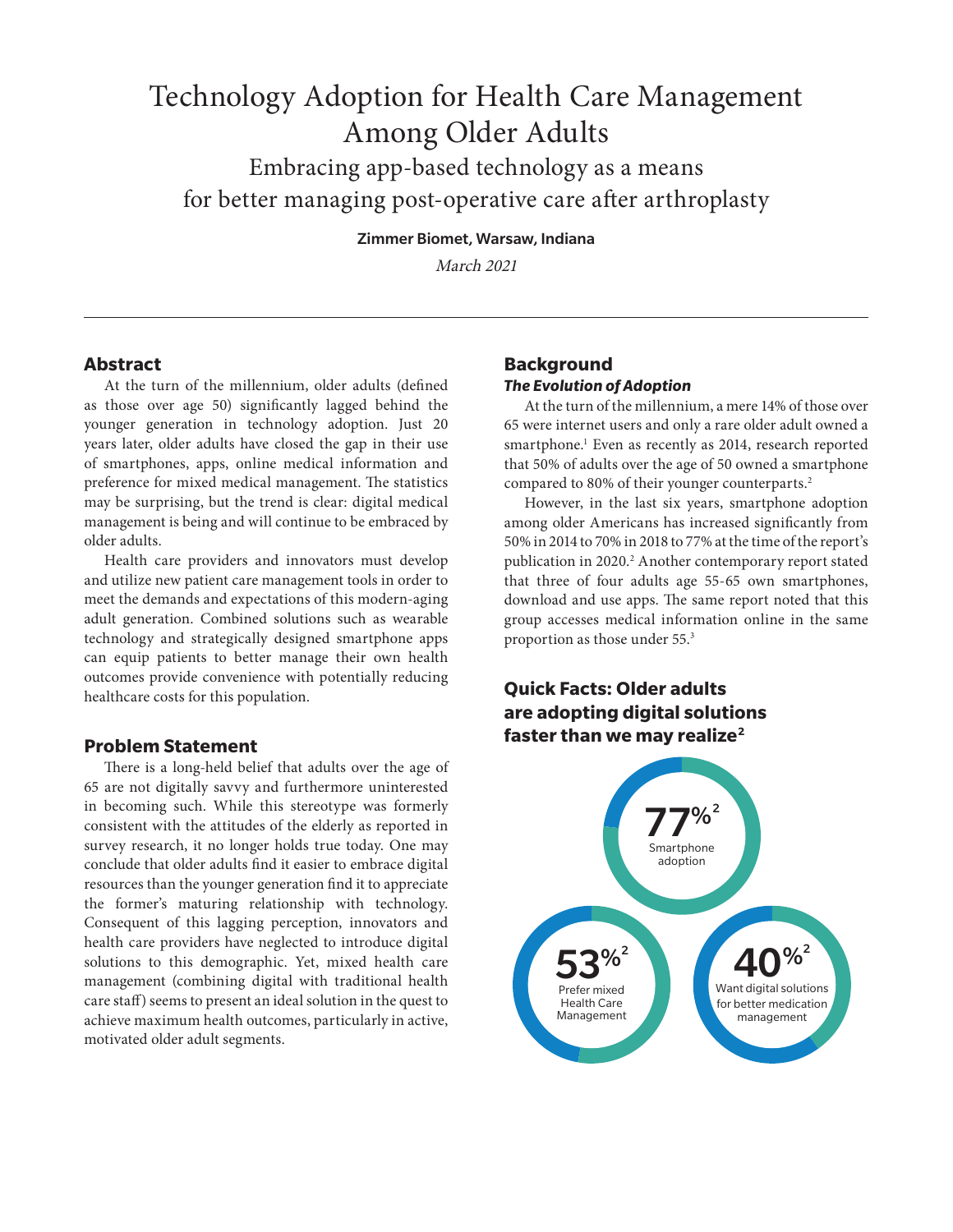#### *Digital Technology for Health Management*

Increasingly, those surveyed are interested in digital resources that improve their health care management including apps, phone calls, video consultations with and text messages to health care providers.

- 40% have used a health care app.<sup>3</sup>
- 60% have engaged in a virtual care phone call.<sup>3</sup>
- Around 30% have used video calls or text messages with health providers.<sup>3</sup>

In an attitude survey, 40% of baby boomers indicated that they would like to use a technology that would improve their medication compliance, and more than half reported a preference for mixed (digital and traditional) health care provision.<sup>2</sup>

While the numbers are perhaps not staggering, they are indicative of the ever-increasing popularity and importance of digital health resources. Moreover, the statistics demonstrate the eagerness of this demographic to embrace new methods of health care management. Not yet accounted for in reported research, is the effect of COVID-19 on the use of digital health technology. Of note, in a survey of nearly 5,000 practicing US physicians in July 2020, 80% had conducted a virtual patient consult in the last three months. Of the physicians who said they had conducted a virtual consult in the prior three months, half expected to continue this method of consult following the COVID-19 pandemic.<sup>4</sup> What is evident is that irrespective of the effects of COVID-19 on physicianpatient consultation, the latter expects to spend less time waiting in a doctor's office and we can only anticipate that the recent global pandemic further incites that preference.

Digital platforms may also provide older adults with the opportunity to stay connected. Many elderly face social isolation, further compounded by the aforementioned pandemic. One study investigated isolation among seniors during the pandemic and, perhaps unsurprisingly, found that seniors quarantining alone who used technology to connect with others felt less isolated than those who did not. The importance of leveraging technology for connecting support systems is underscored when public health policy recommends social distancing. Nevertheless, it can be beneficial at all times given the needs of the older population. Often, the medical community serves both as a health and a social system of connecting for seniors. Leveraging technology to deepen these connections has the potential to enhance well-being in this population.<sup>5</sup>

#### *From Trial to Adoption*

With a multitude of health information technologies available, it is important to elucidate which factors lead from trial to adoption in a senior user group. A metaanalysis of 41 studies concluded that performance expectations had a significant and positive impact on adoption. More simply stated, the more useful the user found the technology, the more likely he was to adopt it. Effort expectancy and price/cost to value ratio also had a significant impact on adoption from the standpoint that too much effort or too much cost versus value proved a barrier to adoption. The conclusion: health information technologies win with older adults when they add value, are easy to use and costs remain controlled.<sup>6</sup>

Another study assessing the adoption of wearable devices delved further into this topic. Not only did the study corroborate what is presented above, concluding that complexity is a barrier to adoption, it went a step further to understand the reasons or definition of complexity to users. Not surprisingly, the seniors found wearable technologies complex because they didn't know how to interpret the results.<sup>7</sup> Thus, we can conclude that information from wearable devices must be self-evident and meaningful to the end user.

We would be remiss to conclude this section without also noting that one of the primary concerns of older adults with health technology solutions is privacy. "Only about 1 in 10 are very or extremely confident that their interactions with any smart home technology will be kept private."2

#### **Solution**

This evolving dynamic presents an important opportunity for health care providers and medical technology innovators alike to transform patient management pathways. The future belongs to the innovators who integrate digital solutions with good old fashion medical expertise to maximize patient outcomes and comfort. Fortunately, there is research to guide innovators who want to strategically design technology in alignment with the demonstrated adoption characteristics of this demographic.

#### *mymobility® from Zimmer Biomet*

The use of technology as a tool to manage and coordinate care before and after arthroplasty is a natural fit. Moreover, user-focused design, simplified instructions and clear, meaningful contextual information, make adoption of technology more likely.

mymobility® with Apple Watch is a digital care management platform that uses iPhone and Apple Watch to help deliver support and guidance to patients through a connected experience. mymobility delivers continuous data and patient-reported feedback to health care providers to facilitate care, outcomes and satisfaction about patients' surgical preparation and recovery. Meanwhile, patients receive engaging educational content and exercise direction appropriate for their unique recovery which enables them to better manage the post-operation phase. Additionally, physicians and patients can maintain communication and connection via telemedicine solutions built into the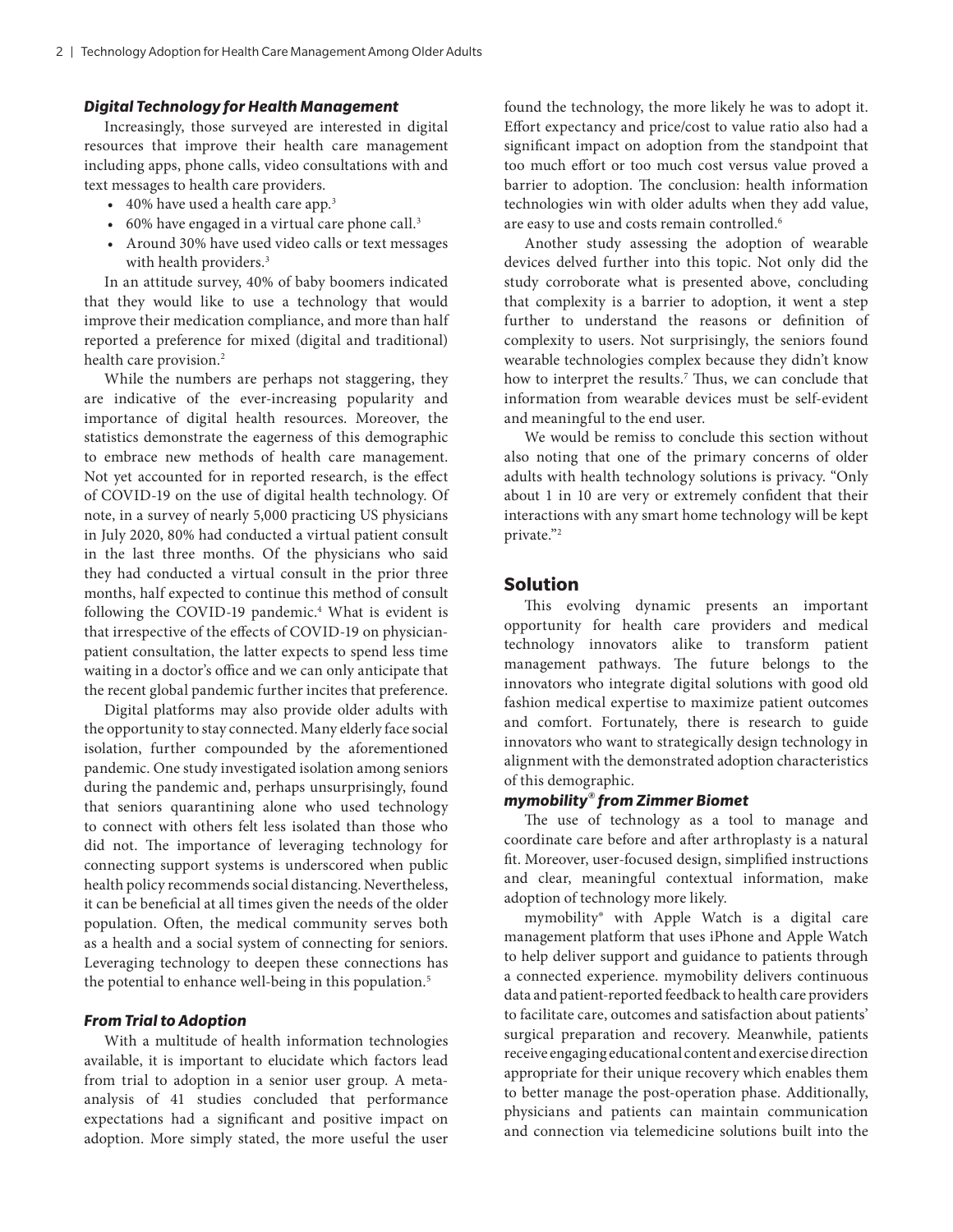platform, like messaging and virtual video visits.

Historically, the average age of an arthroplasty patient was 71.8 However, over the last three decades with the advances in procedural efficacy and prosthesis durability, arthroplasty is often recommended for much younger patients and now the average patient is 65-years-old.<sup>9</sup> This 6 year-shift in age means that even more patients are likely to have smartphones and prior app experience.

Based on the previously discussed trends, the majority of these patients do have access to a digital care management platform through a smartphone. The demographic results from the mymobility clinical trial are shown in Figure A and help to confirm the willingness of Preliminary demographic to adopt health information technology.10



Figure A

Source: mymobility Clinical study data-mymobility patients through 10/2019

Zimmer Biomet has strategically designed mymobility to optimize the user experience by reducing app complexity with a guided and connected experience, ensuring meaningful data is provided to both health care and patient users.

The mymobility with Apple Watch platform has been designed to make enrollment and setup easy for both patient & provider. During a pre-operative consult, prospective orthopedic patients are enrolled in the program and advised to download mymobility on their smartphone. Many patients enrolled in mymobility also choose to utilize the Apple Watch through their episode of care. The Apple Watch is provided to patient via the program with a discounted purchase option at the conclusion of the episode of care. A customer service phone number is available to support patients in case of questions.

Pre-procedural anxiety has been shown to be a predictor of post-surgical satisfaction.<sup>11</sup> Preliminary data from the mymobility Clinical Study (study ongoing) shows an overwhelming 80% of subjects in the mymobility clinical study reported that their surgical experience was "better" or "much better" than other surgical experiences. 63% responded that the mymobility app had a positive impact on their anxiety by answering better or much better when comparing this surgical experience to previous medical and surgical experiences.<sup>12</sup>

#### *mymobility from Zimmer Biomet improved procedural satisfaction*



**Source:** mymobility Clinical study Preliminary Data. Patients completing survey through 08/04/2020. Questions answered between 14 and 44 days post-op. Study onging.

Post-operatively, the app continues to track patient's progress through remote monitoring, Patient-Reported Outcome Measures (PROMs) collection, engagement and adherence. Preliminary data released from the mymobility clinical study evaluated 448 patients (Data extracted May 4th, 2020) who underwent total or partial knee arthroplasty. The data found that in comparison to the control group, the Zimmer Biomet ongoing mymobility group required significantly fewer physical therapy visits (p<0.0001). Additionally, the mymobility group utilized fewer emergency department visits from 8% in the control group to 3% in the mymobility group. This finding is indeed clinically significant; however, it did not reach statistical significance  $(p=0.06)$ .<sup>13</sup>

Zimmer Biomet takes the utmost concern for patient privacy and data security and follows the US Health Insurance Portability and Accountability Act (HIPAA) and European General Data Protection Regulation (GDPR). mymobility adheres to best practices in safeguarding personal health information.